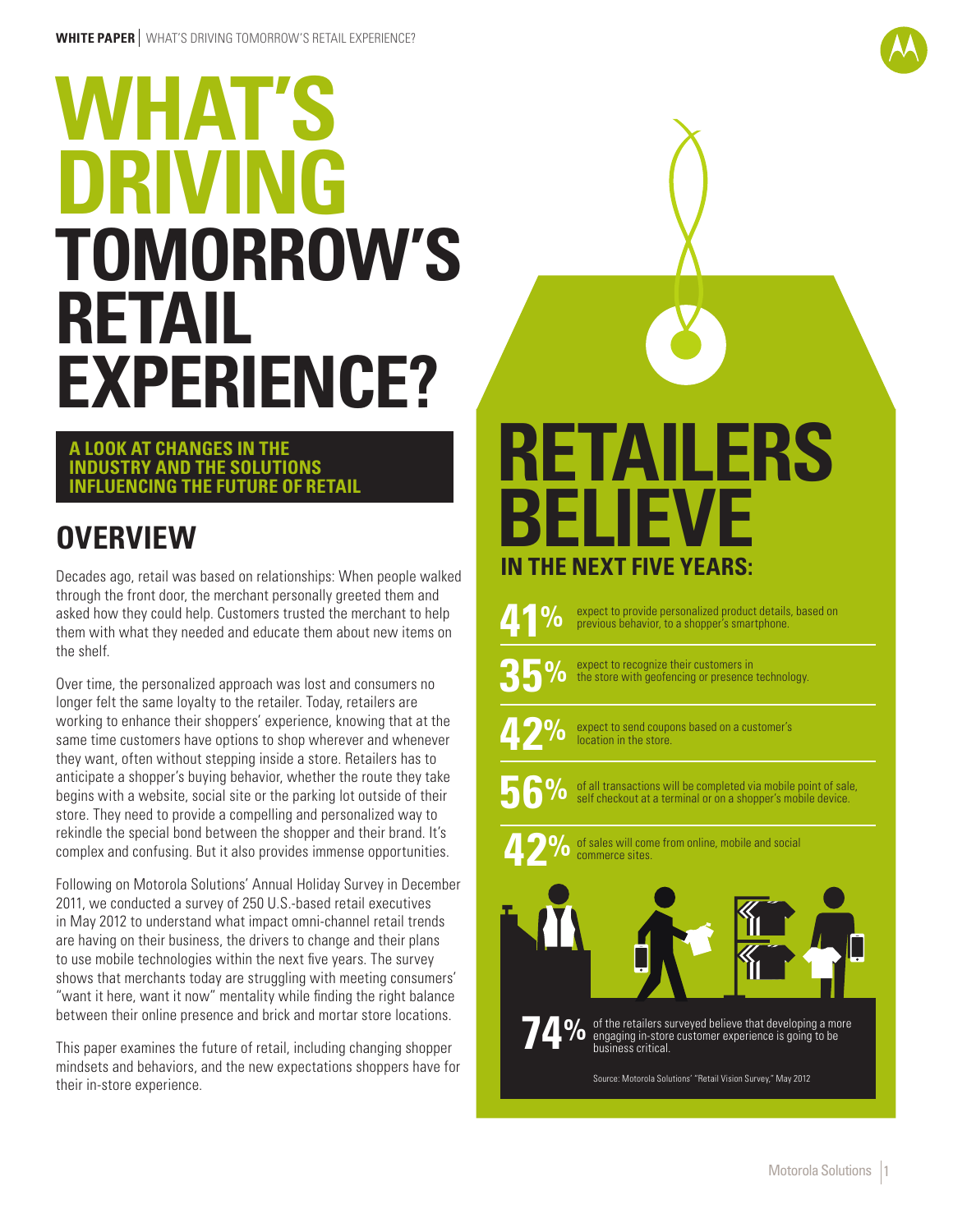### **THE FUTURE OF RETAIL IN AN OMNI-CHANNEL WORLD**

#### **OMNI-CHANNEL RETAILING IS ABOUT GIVING CUSTOMERS A SEAMLESS, CONSISTENT EXPERIENCE, WHETHER IT'S IN-STORE, ONLINE OR THROUGH A MOBILE DEVICE.**

Shoppers' habits are shifting as more consumers adopt smartphones. These smartphone users are utilizing their devices in the store for a range of uses including shopping lists, product reviews, price comparison or just to send a picture to a friend about the new item they found on sale. Consumers have a specific expectation of their retail experience and getting the information they want when they want it—inside or outside the store.

This shift in consumer behavior is causing concern among retailers that they are being eliminated from the conversation. In fact, 61% of shoppers believe they have access to more information about products than store associates' and 73% of those shoppers would prefer to use their smartphone rather than engage a store associate<sup>2</sup>. This loss of contact is forcing the retailer to consider the behavioral analytics of the shopper and how they can restore the in-store relationship.

| <b>VISION</b>                                                                                                                                                                       | <b>REALITY</b>                                                                                                                                                                                                                                                                                                                                                                                                                             |
|-------------------------------------------------------------------------------------------------------------------------------------------------------------------------------------|--------------------------------------------------------------------------------------------------------------------------------------------------------------------------------------------------------------------------------------------------------------------------------------------------------------------------------------------------------------------------------------------------------------------------------------------|
| What if retailers knew who was in the store and empowered                                                                                                                           | More than 50% of retail stores will provide guest access within five years. The consumer                                                                                                                                                                                                                                                                                                                                                   |
| shoppers to use their own mobile phone to communicate -                                                                                                                             | can connect to the store's wireless guest access, and opt-in to receiving welcome messages,                                                                                                                                                                                                                                                                                                                                                |
| with the brand, the associates, even the products?                                                                                                                                  | personalized store maps, product data, and customized offers from the retailer.                                                                                                                                                                                                                                                                                                                                                            |
| What if a retailer could mesh the consumer's online digital<br>experience with the physical, in-store experience?                                                                   | Consumers are researching, creating shopping lists and purchasing items before ever coming into<br>the store. Understanding the shopper's purchase path, proactive information can be provided<br>to the store associate to personalize and expedite the shopping experience while providing the<br>consumer choices about where to buy and how an item is delivered, at the store or at home.                                             |
| What if sales associates could know as much about shoppers                                                                                                                          | 61% of shoppers believe that they are better informed than store associates. In contrast, 67%                                                                                                                                                                                                                                                                                                                                              |
| they're helping as the online retailer does, and engage them                                                                                                                        | of shoppers cited a better experience in-store with associates and managers who use the                                                                                                                                                                                                                                                                                                                                                    |
| with the exact information they need, when they need it?                                                                                                                            | latest mobile technologies <sup>3</sup> .                                                                                                                                                                                                                                                                                                                                                                                                  |
| What if a store shelf notified associates when the last item                                                                                                                        | Out-of-stock items are the leading cause for customer dissatisfaction. RFID and video analytic                                                                                                                                                                                                                                                                                                                                             |
| was taken, so they could replenish it before a customer even                                                                                                                        | technology can identify a potential issue and immediately alert the appropriate store associate's                                                                                                                                                                                                                                                                                                                                          |
| noticed?                                                                                                                                                                            | mobile device that they need to take corrective action.                                                                                                                                                                                                                                                                                                                                                                                    |
| What if retailers could anticipate what might make<br>consumers walk away unsatisfied and intervene to make the<br>sale (or at least reinforce the brand for future opportunities)? | Retailers increasingly use Business Intelligence for market basket analysis, store traffic data<br>and other measurements. A mix of technologies (i.e. video, proximity awareness, POS) capture<br>information with the analytical output sent to the appropriate mobile devices used on the store<br>floor by the manager and associate to engage the consumer and close the sale, or simply take<br>action to avert an abandoned basket. |

As the majority of purchases will still occur in the brick and mortar store, it is incumbent on the store to leverage the right technology to give customers the same kind of information and experience they get online, but with the added familiarity and immediacy of an in-person visit. Almost three-quarters of surveyed retailers believe that maintaining an engaging customer experience is going to be business-critical over the next five years. The best place to start is by looking at technology's role in the customer experience.

<sup>1</sup> Motorola Solutions' "Retail Vision Survey", May 2012<br><sup>2</sup> Motorola Solutions' "Annual Holiday Shopper Survey Results," December 2011<br><sup>3</sup> Motorola Solutions' "Retail Vision Survey", May 2012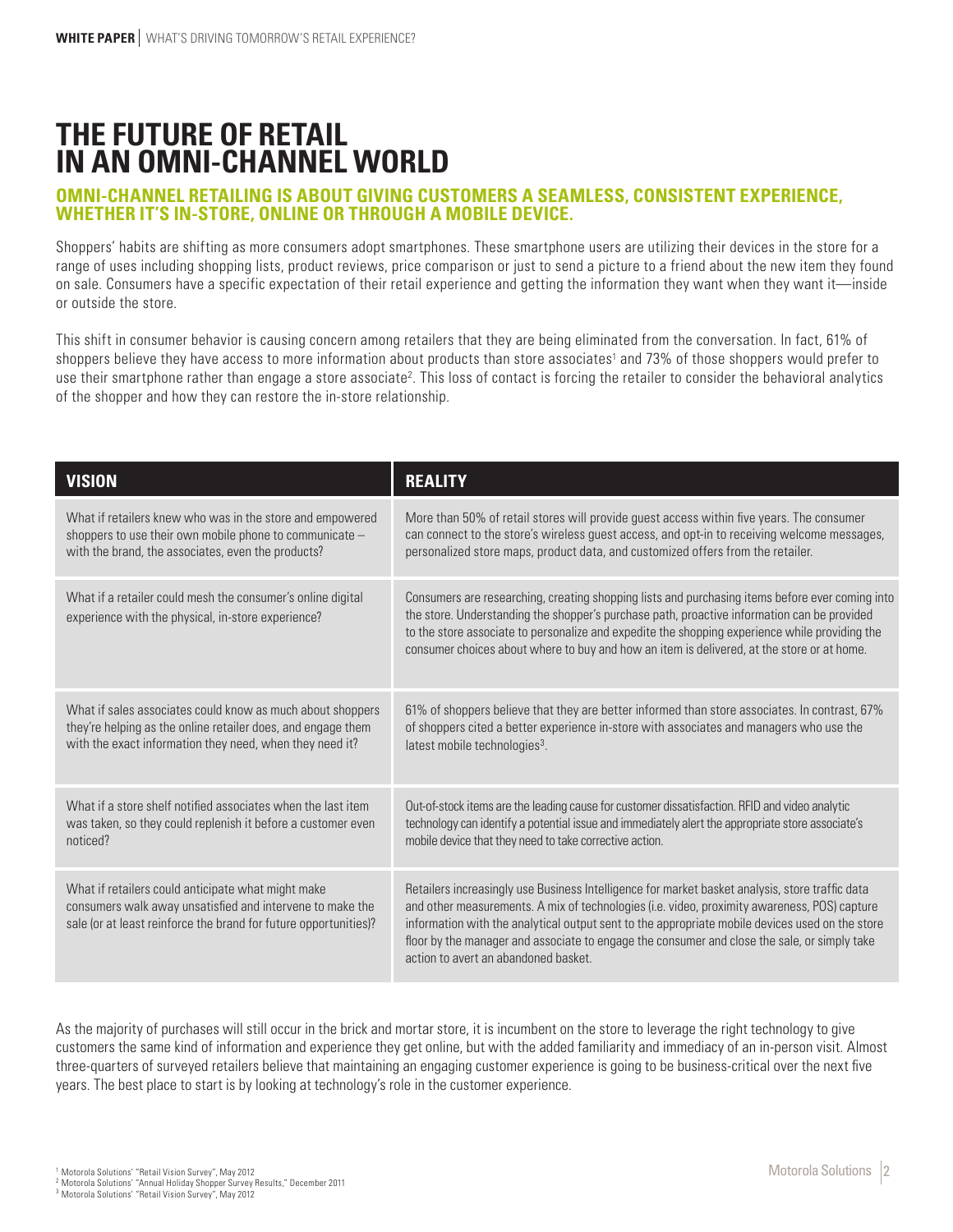



### **IMPROVING CUSTOMER SERVICE IS THE PRIMARY DRIVER FOR INVESTMENT IN TECHNOLOGIES**

# **THE TECHNOLOGY DIVIDE**

Without change, the retailer will fail to meet connected shoppers' expectations and will find it even more challenging to make the investments needed to catch up with their customers and their competitors.

As many long-standing brick and mortar stores redesign, reduce in size or even close as they are unable to meet the needs of this newly empowered shopper, it might seem as though the momentum is swaying in favor of online. But that is not the full story. While total retail sales will be equally spread in and out of the store due to the increased number of high price item transactions online, the total number of actual transactions will still be more often conducted in store.

Retailers with brick and mortar stores have incredible advantages, if they can create the right experience and product mix. The enabling differentiator will be the ability to responsibly and reasonably harness the power of technology to better understand customers and learn what additional opportunities might exist.

| <b>IMPROVE CUSTOMER SERVICE</b>       |
|---------------------------------------|
| <b>KEEP PACE WITH COMPETITION</b>     |
| <b>INCREASE INVENTORY CHOICE</b>      |
| <b>INCREASE CUSTOMER TOUCH POINTS</b> |
| <b>PROVIDE INFORMATION/PROMOTION</b>  |
| <b>CREATE PRODUCT AWARENESS</b>       |
| <b>IMPROVE PRODUCT DELIVERY TIMES</b> |
| <b>SOLVE STAFF SHORTAGES</b>          |
| <b>OTHER</b>                          |
|                                       |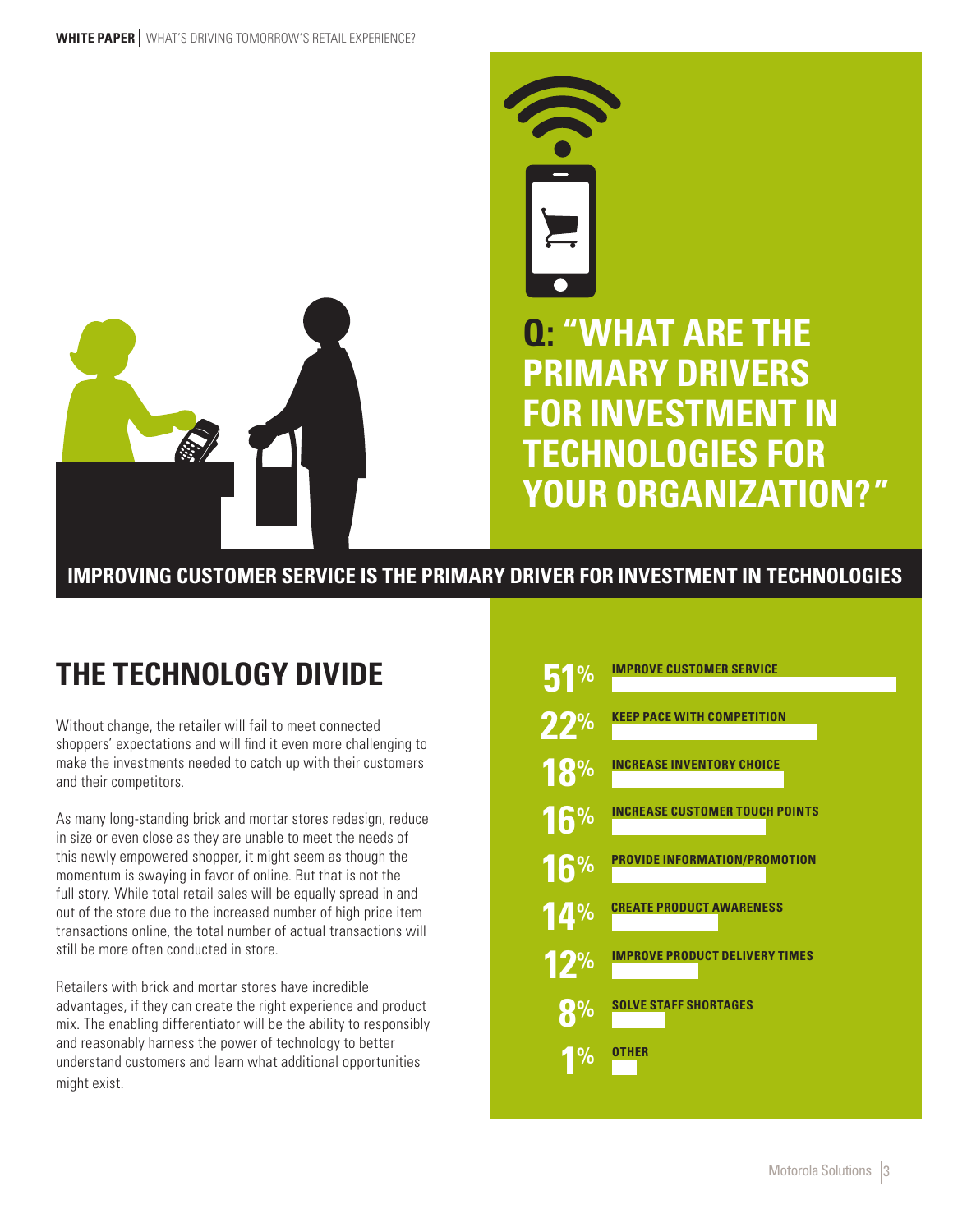### **RESETTING THE PATH TO PURCHASE**

### **THE OPTIMAL SHOPPING EXPERIENCE IS WHEN BROWSING BECOMES BUYING, CUSTOMERS BECOME BRAND ADVOCATES AND RETAILERS INFLUENCE THE PURCHASE PATH. THE PURCHASE PATH IS DEFINED AS:**

| <b>IDENTIFY</b>                                                           | <b>NAVIGATE</b>                                      | <b>DISCRIMINATE</b>                                                                                            | <b>VALIDATE</b>                                                                      | <b>TRANSACT</b>                                                       |
|---------------------------------------------------------------------------|------------------------------------------------------|----------------------------------------------------------------------------------------------------------------|--------------------------------------------------------------------------------------|-----------------------------------------------------------------------|
| <b>SHOPPER</b><br><b>SELECTS A</b><br><b>RETAIL</b><br><b>DESTINATION</b> | <b>SHOPPER TRIES</b><br>TO LOCATE A<br>SELECTION SET | <b>SHOPPER</b><br><b>SEEKS TO</b><br><b>EVALUATE</b><br><b>AMONG</b><br><b>RELEVANT</b><br><b>ALTERNATIVES</b> | <b>SHOPPER</b><br>LOOKS TO<br><b>CONFIRM A</b><br><b>PURCHASE</b><br><b>DECISION</b> | <b>SHOPPER</b><br><b>READY TO</b><br><b>COMMIT TO</b><br>THE PURCHASE |



of retailers recognize that shoppers can easily find a better deal elsewhere, making customer service as important as ever<sup>4</sup>. Yet, retailers and their store associates aren't delivering on expectations their shoppers have for them, and both shoppers and retailers know it.

At every step of the purchase path there is a compelling opportunity to improve the experience for the shopper by using technology to drive them to close the sale.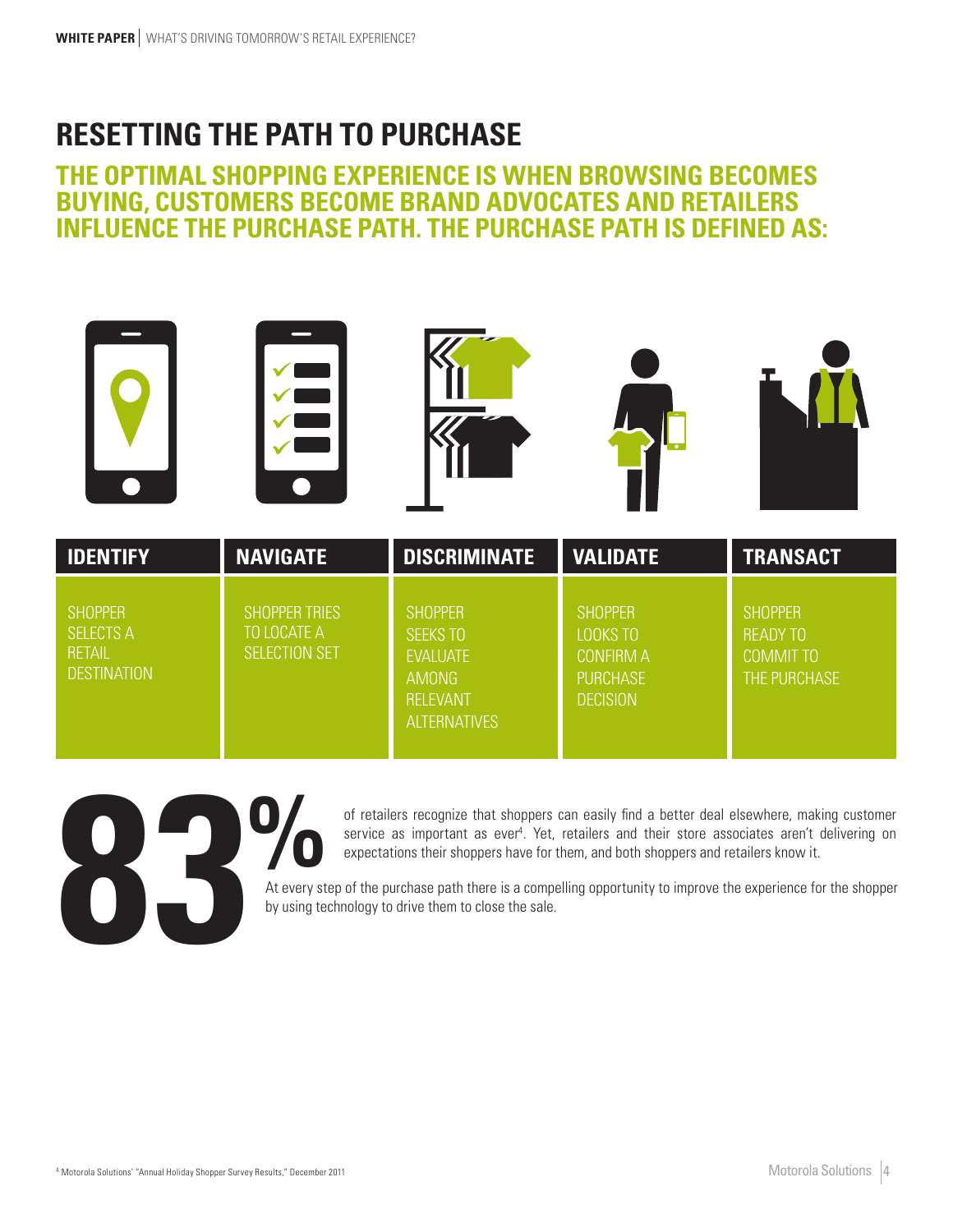

**85%**

**89%**

### **IDENTIFY**

Consumers want to feel confident that the retailer has what they are looking for and feel welcomed and engaged when they enter the store. It is the retailer's best opportunity to set the right tone and desire to make a purchase. But too often this is a lost opportunity.



 $\frac{1}{\sqrt{6}}$ % FAIL TO KNOW WHEN A SPECIFIC CUSTOMER IS IN THE STORE.

#### **CANNOT CUSTOMIZE A STORE VISIT.**

**ARE UNABLE TO CONNECT CUSTOMERS' ACTIVITIES ONLINE WITH WHAT THEY DO IN THE STORE TODAY.**

As retailers understand the issue, the good news is more than 75% of the same retailers plan to address these customizable experiences within the next five years. That same sample told us 56% have or are planning to integrate their store systems with their online or social networks<sup>5</sup>.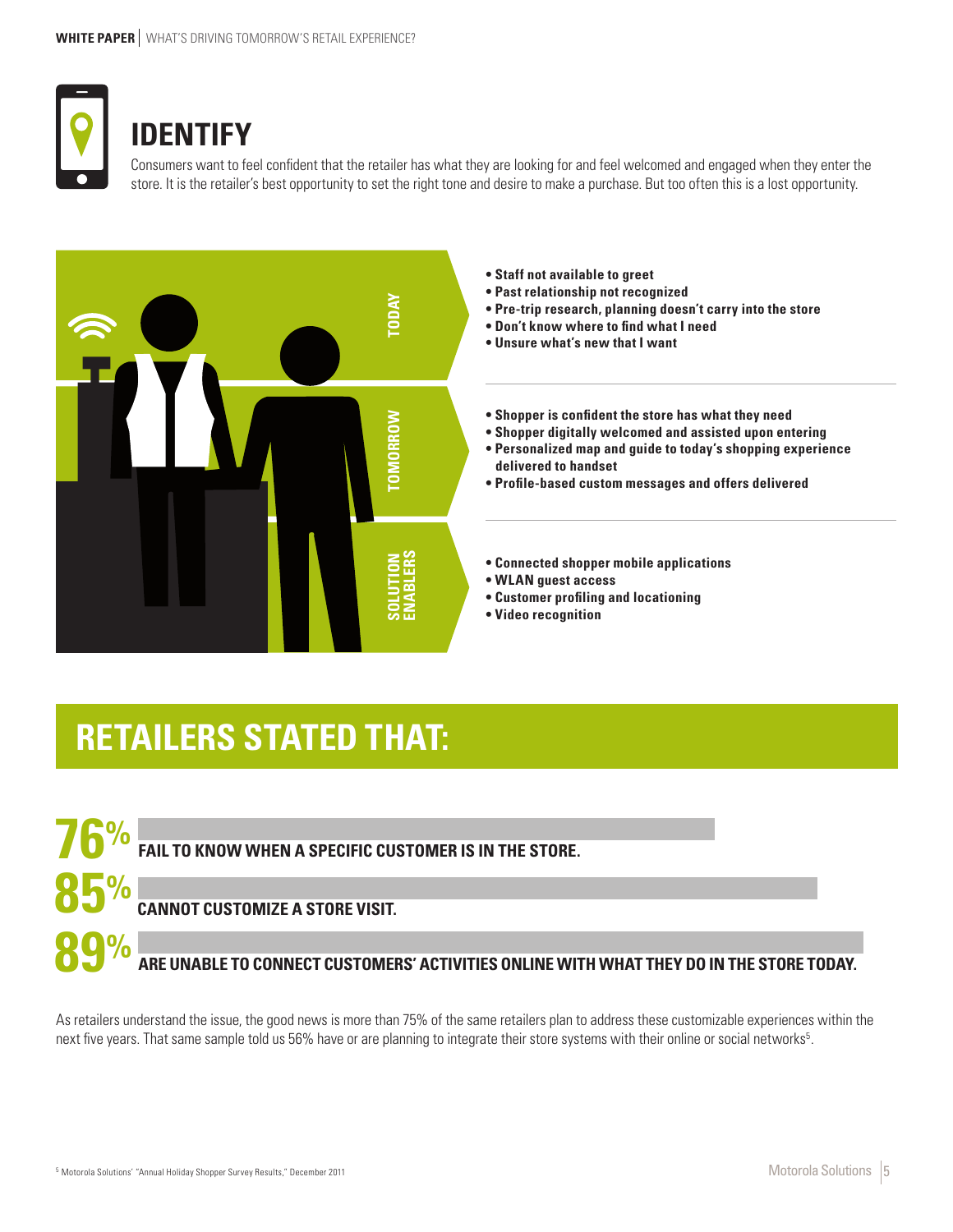

# **NAVIGATE**

80% percent of the average shopper's wasted time falls in the areas of "where is it?" and "which one should I choose?"<sup>6</sup> This wasted time means that both the shopper is unsatisfied and the opportunity for this time to be used discovering new products is lost.



#### **OF RETAILERS IDENTIFIED THE INABILITY TO FIND THE ITEM THEY CAME TO PURCHASE A MAJOR SOURCE OF CUSTOMER DISSATISFACTION, SECOND ONLY TO OUT-OF-STOCK SITUATIONS.**

**OF RETAILERS ARE INVESTING IN TECHNOLOGY TO KNOW WHERE A CUSTOMER IS IN THE STORE. THEY ARE LOOKING TO INFORM SHOPPERS THROUGH SOLUTIONS SUCH AS DIGITAL SIGNAGE DISPLAYS, ELECTRONIC SHELF LABELS AND HANDHELD PERSONAL SHOPPING ASSISTANTS.**



By equipping associates with devices that give them the ability to look up stock location status and inventory levels, associates answer the consumers' questions confidently and accurately the first time. And, when all associates have a way to communicate with one another via voice or data, even the newest associate can be as knowledgeable as the retailer's best associate through the push of a button.

This past holiday season, one-third of store visits ended with an average of \$125 unspent due to missed opportunities to purchase driven by out of stocks, limited store associate assistance, inefficient payment approaches and deal-habituated behavior 7.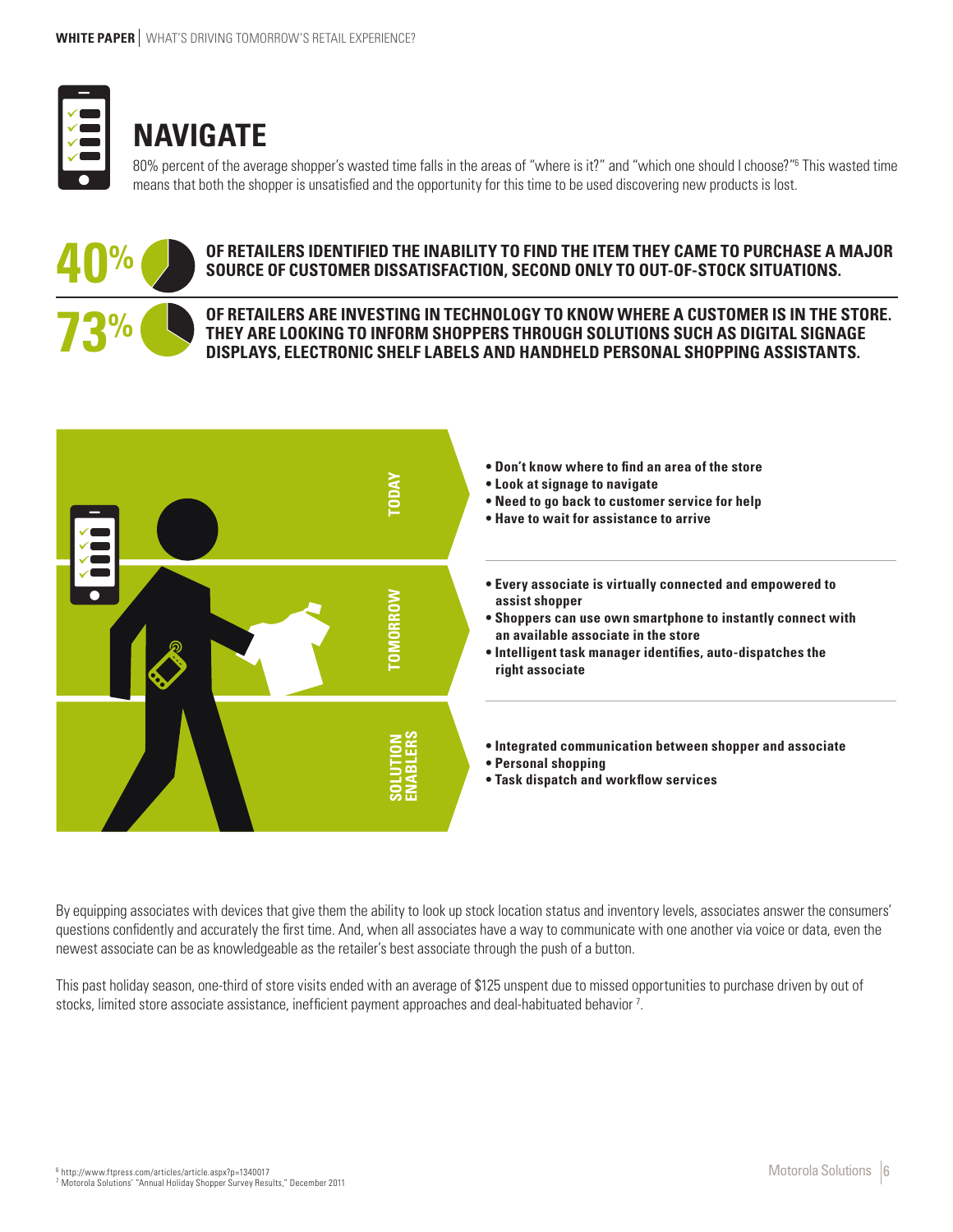

### **DISCRIMINATE**

Getting the right information about a product becomes more important as the decision risks, such as cost or social implications of a wrong purchase, increase. If the retail store is going to address the perceived deficiencies they have versus online retailers, better inventory visibility and information is a good place to start. 41% of shoppers were not satisfied with the ability to receive in-stock status while instore compared to only 20% of online shoppers.



38% of shoppers were likely to use a retailer's wireless internet access to search for product information and post to the web while shopping. When one person posts a review, their friends will see the review. The extended network will then see the review and so on, multiplying the impact of one post. When considering if he or she will come back as a loyal shopper, the consumers often asks:

- "What retailer has the type of item that I'm looking for in its assortment?"
- 



**OF SHOPPERS WOULD HAVE MADE THEIR PURCHASE IF AN ASSOCIATE COULD FIND ANOTHER LOCATION THAT HAD THE ITEM IN STOCK AND NAVIGATE THE SHOPPER TO THAT LOCATION.**

**OF THOSE LOST SALES MAY HAVE BEEN RECAPTURED IF A RETAIL ASSOCIATE WAS ABLE TO ORDER THE ITEM AND HAVE IT DELIVERED TO THE SHOPPER'S HOME.**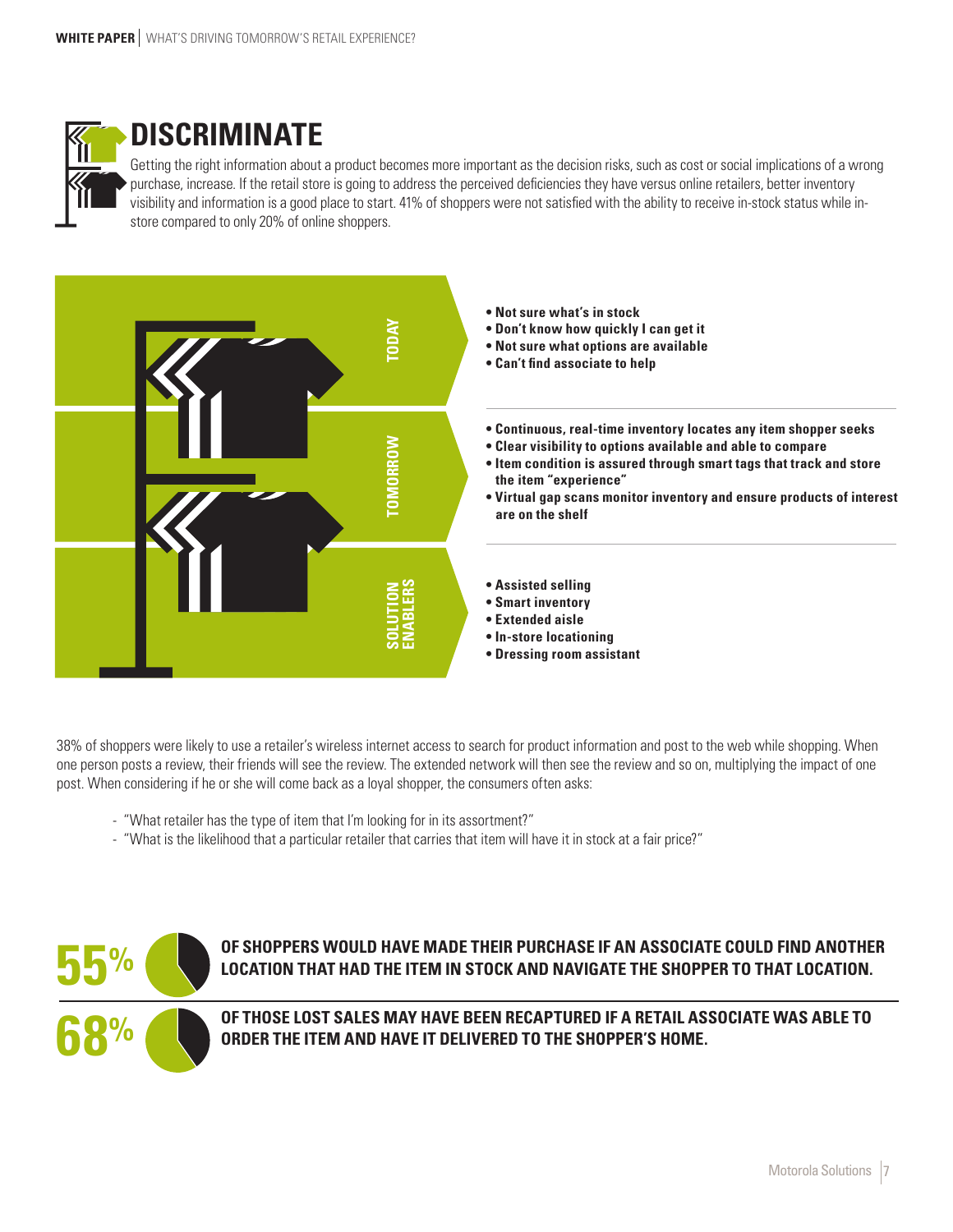

Getting over the last mile of a purchase decision is usually the hardest, but it is an area where solutions can make a significant difference. Customers have something in their hand that can result in the sale, but the concern that they don't have complete information that may result in harm, whether financially or emotionally, keeps them from making the purchase.



It is important that you can provide them with all the information they need on the spot to stop them from walking out the door without making a purchase. Once a customer walks out the door, the sale is more than likely lost.

What did you do to find and finish purchasing these items?<sup>6</sup>

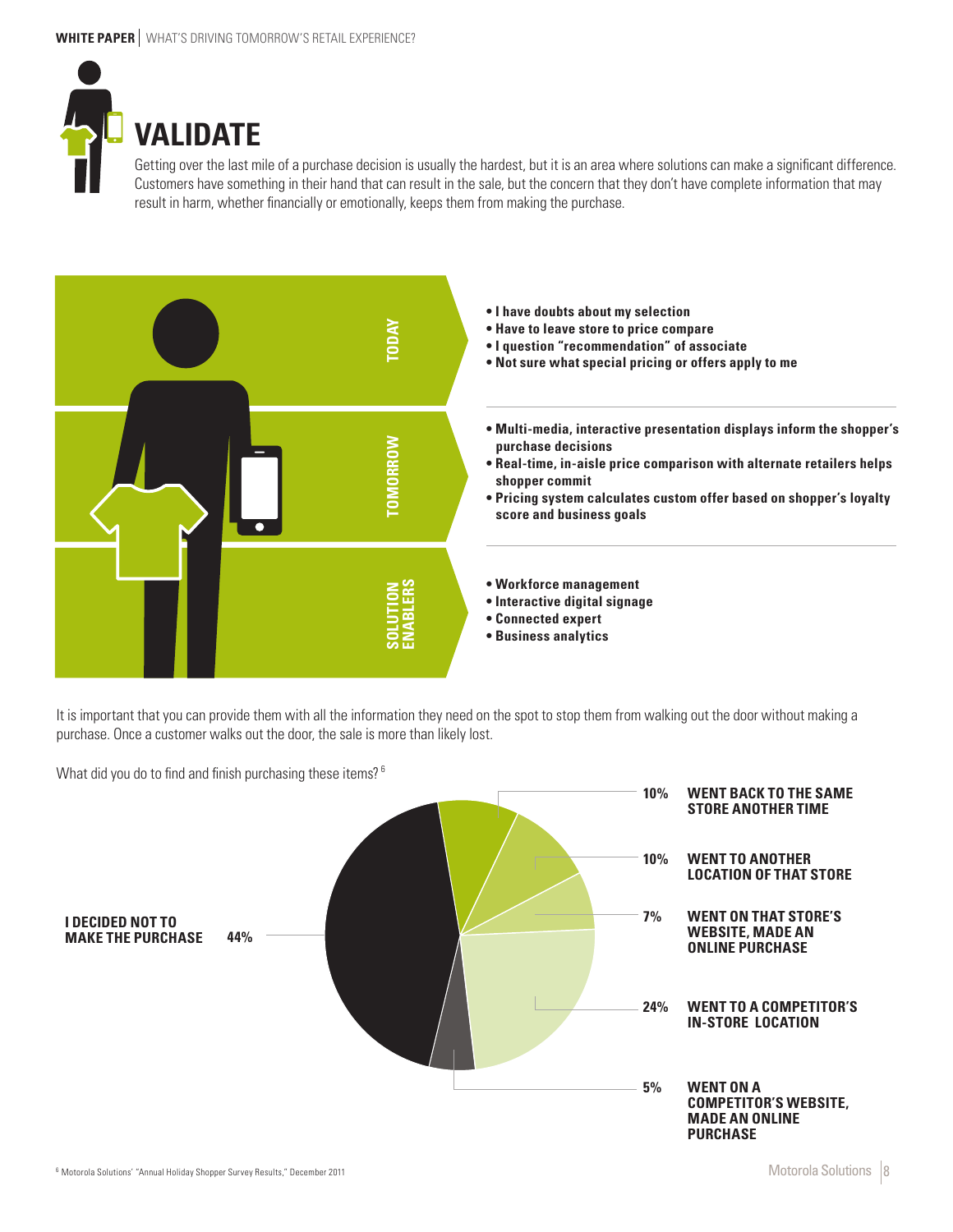

# **TRANSACT**

The checkout process is critical, as it usually sets the tone for whether or not a retailer makes the selection set for the next shopping trip. The immediacy of online checkout has increased the expectations that customers have in this part of the shopping process. Yet, it also doesn't need to be an independent piece of retailers' operations.



In 2010, Home Depot armed its associates with portable devices that help them with everything from stocking shelves to making phone calls to checking out customers from anywhere in the store, not just at the traditional cash register.

We have not historically done very well from a checkout perspective. We wanted to have a faster, more friendly, and more efficient checkout process for our customers. We renewed the training, we created an enhanced focus, and our greatest improvement in service is in our front end scores. Customers love somebody to just walk up and ring them up right there and they can go out the door.

-Marvin Ellison, Home Depot's EVP of U.S. Stores

The checkout process is definitely changing. The following shows the percentage of surveyed retailers that are currently offering various checkout options and what they anticipate their options to be in the next five years.

| <b>ASSOCIATED-MANNED FIXED OR STATIONARY POS</b>                   | 2017                | 50% |
|--------------------------------------------------------------------|---------------------|-----|
|                                                                    | 2012                | 73% |
| <b>SELF-CHECKOUT TERMINALS (FIXED OR STATIONARY)</b>               | 16%<br>2017         |     |
|                                                                    | 9%<br>2012          |     |
| <b>ASSOCIATED-MANNED MOBILE OR PORTABLE POS</b>                    | 18%<br>2017         |     |
|                                                                    | 9%<br>2012          |     |
| <b>SELF-CHECKOUT ON THE CUSTOMER'S</b><br><b>OWN MOBILE DEVICE</b> | 12%<br>2017         |     |
|                                                                    | 2012 4%             |     |
| <b>OTHER</b>                                                       | $-5%$<br>2017       |     |
|                                                                    | $\mathbf{\Omega}\%$ |     |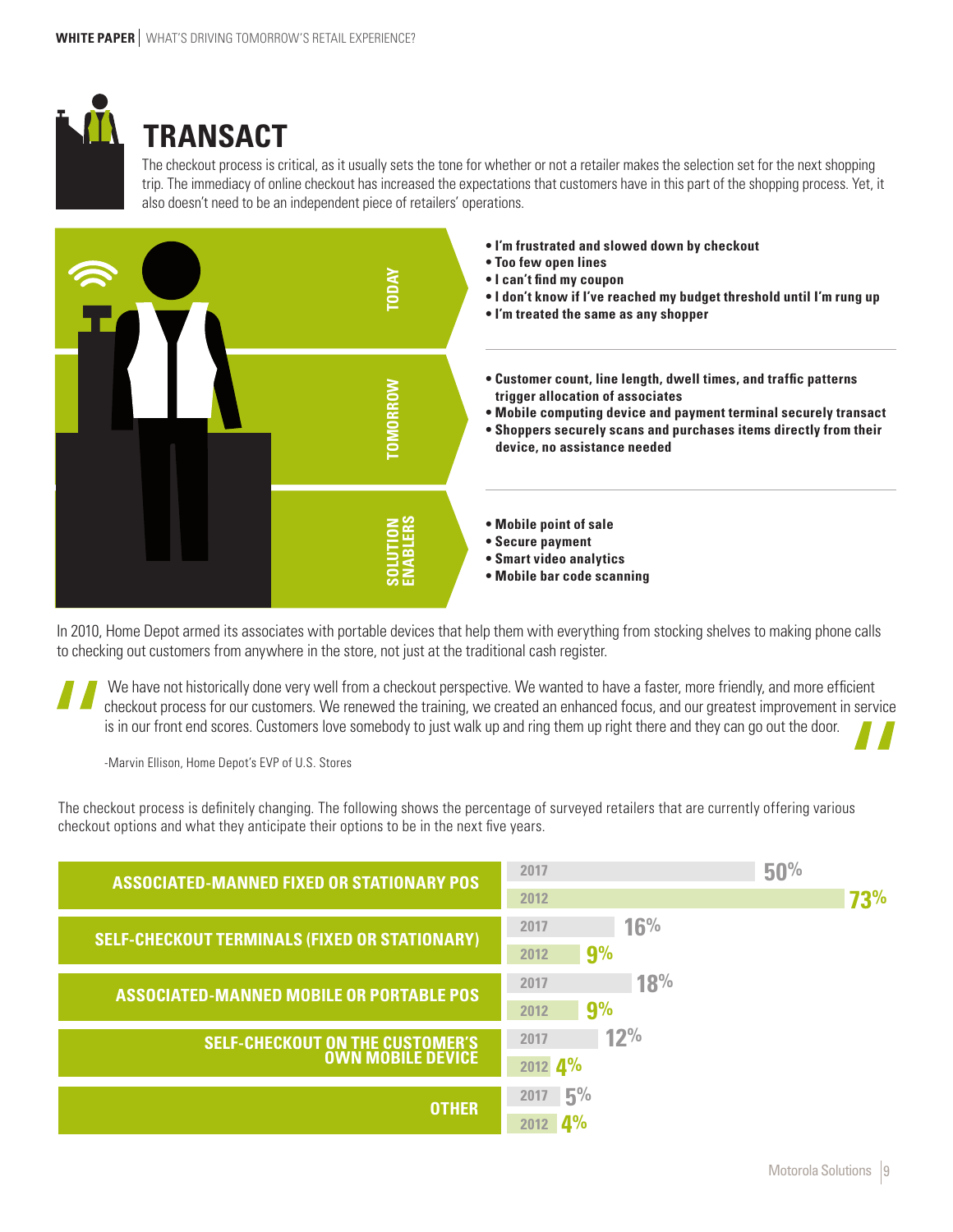## **EMERGING ATTRIBUTES OF RETAIL**

#### **THE VARIOUS SCENARIOS OF THE SHOPPER'S EXPERIENCE BOIL DOWN TO A RETAILER ATTAINING AN OMNI-CHANNEL ENVIRONMENT THAT ACHIEVES FIVE ATTRIBUTES.**

These attributes will be almost impossible to achieve without integrating mobile technology to shape the future retail environment.

| <b>ATTRIBUTE</b>               | <b>DEFINING FACTORS</b>                                                                                                                                                                                                                                                                                                                                                                                                                                                                                           |
|--------------------------------|-------------------------------------------------------------------------------------------------------------------------------------------------------------------------------------------------------------------------------------------------------------------------------------------------------------------------------------------------------------------------------------------------------------------------------------------------------------------------------------------------------------------|
| <b>CONNECTED</b>               | Shoppers will connect with associates, associates to one another, and both will connect to all the necessary information regarding<br>the store's products. We found that 61% of surveyed shoppers felt they were better connected to consumer information, including<br>coupons, competitive pricing and product availability, than store associates <sup>7</sup> .                                                                                                                                              |
| <b>PREDICTIVE</b>              | The collection, analysis and distribution of data regarding customers, products and other operational elements will allow retailers and<br>associates to anticipate customers' needs and exceed expectations. One-third of store visits ended with an average of \$125 unspent due<br>to missed opportunities to purchase driven by inefficient payment approaches, deal-habituated behavior, out of stocks and limited store<br>associate assistance <sup>8</sup>                                                |
| <b>PERSONAL</b>                | Only information that's applicable to the user will be presented, which cuts through the clutter of useless information. In five years,<br>41% of retailers expect to provide personalized product details based on previous behavior to a shopper's smartphone <sup>9</sup> .                                                                                                                                                                                                                                    |
| <b>CONTEXT</b><br><b>AWARF</b> | The store system recognizes location, identity, activity and time related to individuals and products to generate intelligent events. More than<br>35% of retailers expect to recognize their customers in the store with geofencing or presence technology <sup>10</sup> .                                                                                                                                                                                                                                       |
| <b>CONSISTENT</b>              | Customers will receive consistent experiences across all channels - information, purchase and return expectations, and branding.<br>With an effective omni-channel strategy, many lost sales could have been saved. Approximately 68% of lost sales could have been<br>recaptured if a retail associate was able to order the item and have it delivered to the shopper's home. Another 55% would have made their<br>purchase if an associate could find another location with that item in stock <sup>11</sup> . |

### **EVALUATING THE RIGHT STEPS FOR YOUR ORGANIZATION**

#### **IMPLEMENTING TECHNOLOGY FOR THE SAKE OF TECHNOLOGY AND WITHOUT THE RIGHT PROCESS FOR UNDERSTANDING AND PROPERLY ANALYZING DATA TO LEARN FROM TRENDS IS POINTLESS.**

The future belongs to the retailers that implement and harness the best tools and flexible ownership models to create value-based, one-on-one relationships with shoppers.

With a clear understanding of the purchase path of the shopper, a view of how to improve it for tomorrow, and the attributes necessary to make it effective, you can develop the strategy, business process and objectives you want to focus on.

To get the best results, you a need a strategic partner who has the domain expertise to know what it takes to clearly define, realize success and can help you every step of the way from strategy and planning to implementation and third-party collaboration.

So, how do retailers get there?

Motorola Solutions' "Annual Holiday Shopper Survey Results," December 2011

<sup>&</sup>lt;sup>8</sup> Motorola Solutions' "Annual Holiday Shopper Survey Results," December 2011<br><sup>9</sup> Motorola Solutions' "Retail Vision Survey," May 2012

<sup>&</sup>lt;sup>10</sup> Motorola Solutions' "Retail Vision Survey," May 2012<br><sup>11</sup> Motorola Solutions' "Annual Holiday Shopper Survey Results," December 2011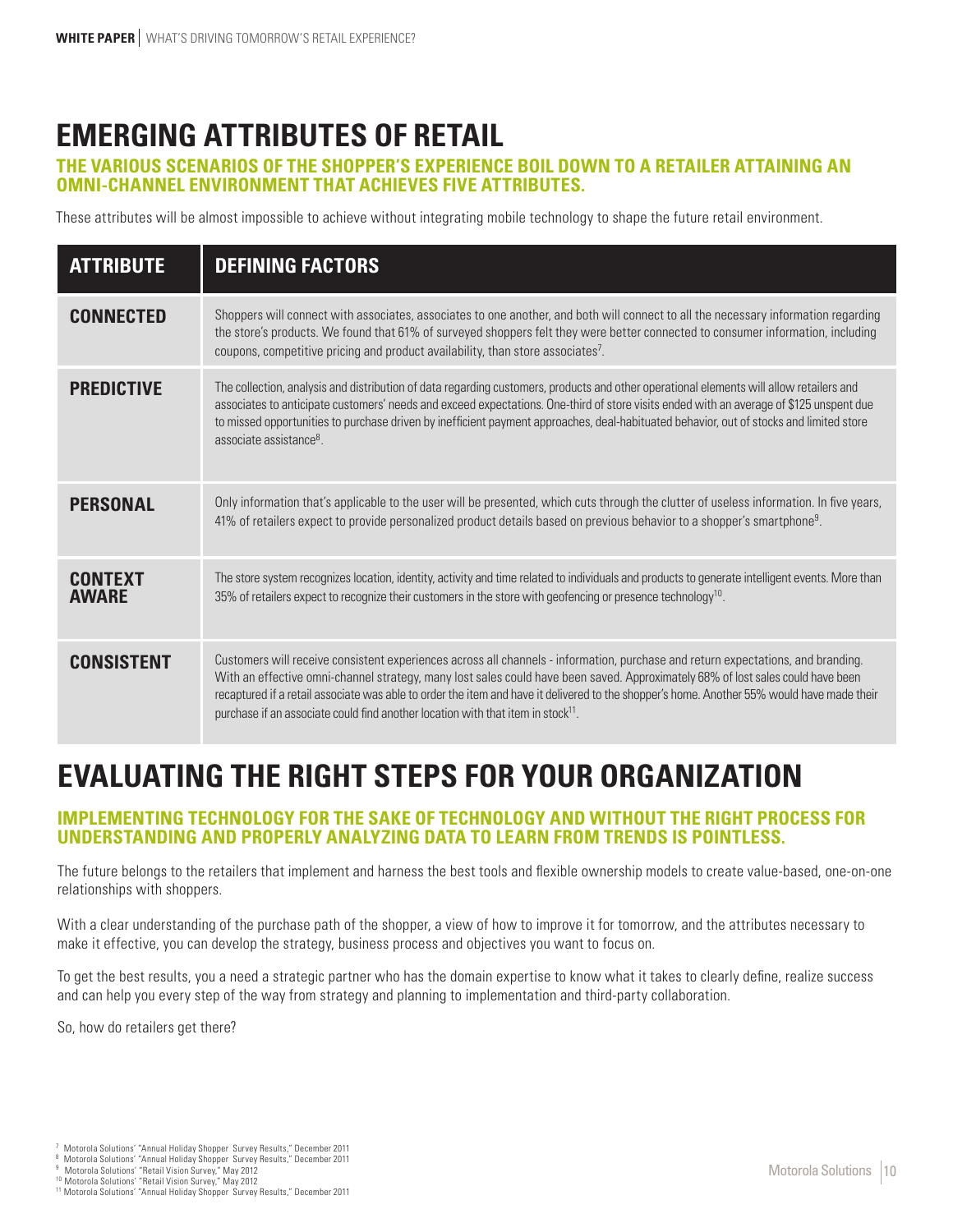# **STORE WIRELESS**

#### **WITHOUT A WIRELESS NETWORK, THERE ISN'T THE ABILITY FOR ASSOCIATES TO BE MOBILE AND STAY CONNECTED.**

The desire to stream video to kiosks and signage, complete mobile transactions and begin to open access of the wireless network to shoppers places an increased demand on the capabilities, architecture and security of these networks. The number of devices that need to be running on these networks and the amount of data that transpires have significantly multiplied over the last three years.



Tracking the usage of customers who have opted in to advanced services on these networks can provide retailers with a window into customer habits and popular products. This process – the collection, analysis and distribution of data regarding customers, products, and other operational elements – allows retailers and associates to be ahead of their customers' needs.

## **CUSTOMER ENGAGEMENT AND CROSS CHANNEL EXPECTATIONS**

**CUSTOMERS TODAY DON'T SEE THE MANY CHANNELS THAT RETAILERS HAVE AS DISTINCT AND DIFFERENT, RATHER, THEY VIEW THIS AS QUITE THE OPPOSITE AND EXPECT THAT RETAILERS RECOGNIZE SHOPPERS ACROSS ALL OF THEIR ACTIVITIES PERFORMED WITH THEM.**

**THEREFORE, WHY WOULDN'T OMNI-CHANNEL RETAILERS KNOW HOW SHOPPERS HAVE INTERACTED WITH THEM ONLINE, ON THEIR MOBILE AND IN THEIR STORE?**

**83%**

of shoppers went online to research a product before going to the store to buy it. That data, combined with other activities and when coupled with analytics, presents store associates (or shoppers themselves) with the most appropriate information to help with their shopping experience.

Where online retailers quickly benefit is in their ability to offer a personalized shopping experience: They know past purchasing trends, what products a customer has researched and what other online vendors the customer has visited. They can make product recommendations quickly, sometimes before the customer knows what he or she is thinking, to create a customized shopping experience.

The most beneficial new capability is applying advanced new technologies such as contextual awareness where a store system recognizes customers' location, identity, activity and time of individuals and products to generate intelligent events. This information will ensure consistency across all channels and is an approach consumers will begin to demand more frequently. Simple changes can also go a long way toward building customer appreciation. 83% of consumers say they appreciate a price checking station, and 59% find information kiosks to be helpful<sup>12</sup>.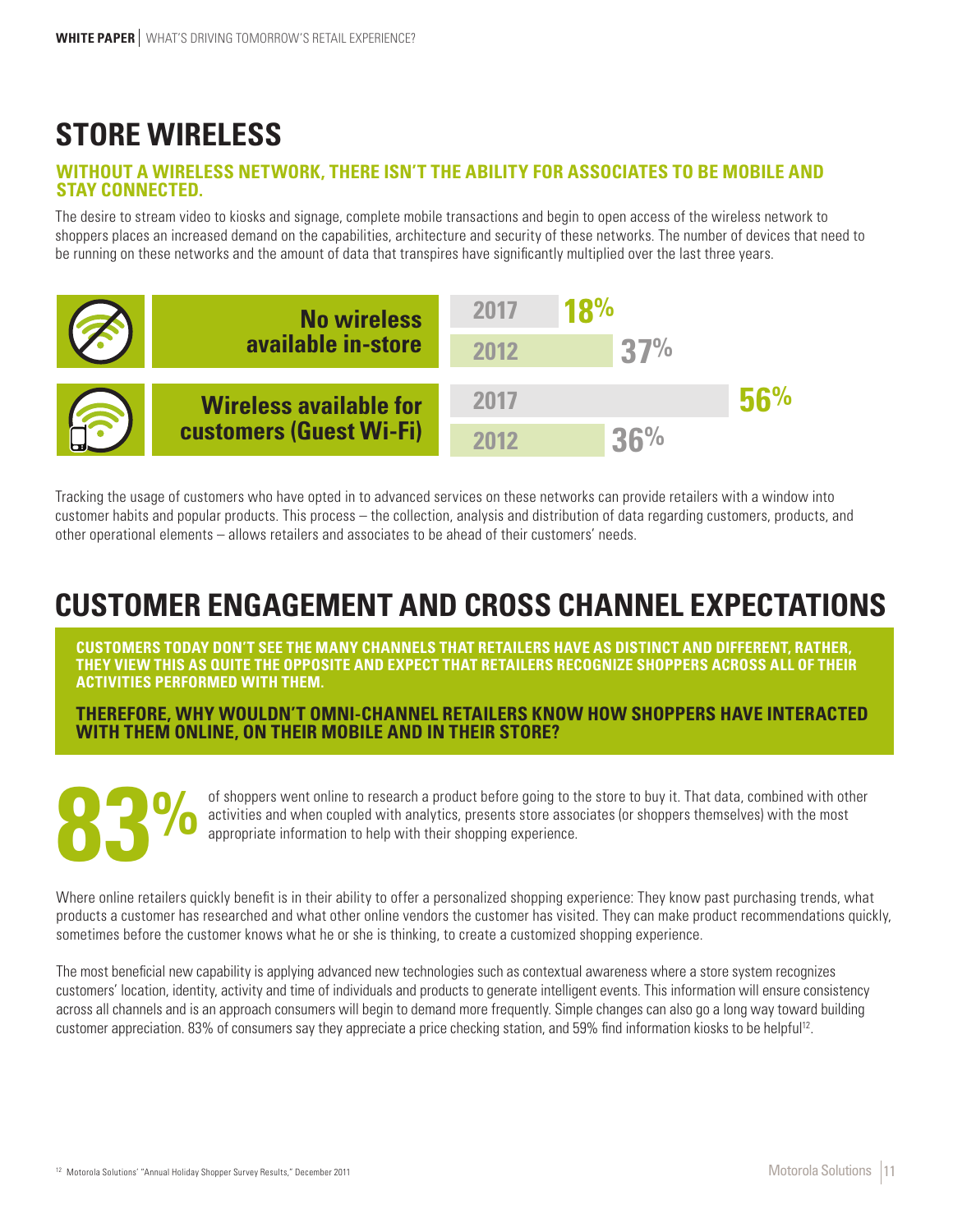# **ASSOCIATE INTELLIGENCE & TASK MANAGEMENT**

Labor is a leading cost for a retailer, but shoppers indicate that store associates today are ill-equipped with the tools to provide answers. Implementing mobile technologies will allow retailers to enhance their investment in labor and enable employees to better serve customers.

#### **WHEN EVERY STORE ASSOCIATE HAS A SMART COMMUNICATIONS DEVICE:**

- Workers could easily communicate and collaborate via voice and text
- Managers would be informed and empowered
- New opportunities would arise for intelligent system-level solutions

**66 OF SHOPPERS SAY THEY BUY MORE WHEN A STORE HAS HELPFUL ASSOCIATES.** *T* 66%

### **MERCHANDISING AND INVENTORY MANAGEMENT**

**ENSURING THAT YOU HAVE THE RIGHT MERCHANDISE IN STOCK AND ON THE SHELVES, OR REFERENCED ONLINE, IS CRITICAL TO MAKING THE SALE.** 

**WHEN RECENTLY ASKED, SHOPPERS INDICATED THAT THEY BELIEVED A PARTICULAR STORE WHERE THEY SHOPPED WAS OUT OF STOCK 20% OF THE TIME.**



**WHEN EVALUATING THE SAME DATA FOR THAT STORE, THE SYSTEMS INDICATED AN AVERAGE OF 2-3% OUT OF STOCK .**

### **THE DIFFERENCE, HOWEVER, LAY IN TWO AREAS: PERCEPTION AND UNINFORMED ASSOCIATES.**

When shoppers tried to find the items, they sometimes did not see them because the way they were merchandised in the store did not match the shoppers' expectations. The other instance that occurred was that shoppers sought the assistance of store associates and, with the lack of information at their fingertips, the associates came to the same often incorrect conclusion as the shoppers… they were out of stock.

Yet, today's technology can eliminate these instances. With the use of digital planogram management solutions, an associate can accurately audit a shelf or rounder to assure that it matches the intended display and quickly report any mistakes by taking a photo with a mobile device. This eliminates the potential errors that occur through paper-based planograms that contain words but no photos and that don't allow for immediate updates.

# **POINT OF SALE/PAYMENT**

of retailers are refreshing their POS and checkout strategy to take advantage of new available technology options. There is a **O** clear understanding, as over a quarter of shoppers cite checkout as a leading driver of customer dissatisfaction. In fact, most shoppers find the online payment process preferable over in-store.

To improve the process, there are two key strategies supported by a strong wireless and security infrastructure protecting shoppers' personal data that are under consideration:

- 1. Mix of fixed and mobile POS
- 2. Expanded payment options

Surveyed retailers estimate that by 2017, 23% fewer purchases will be completed at associate-staffed fixed POS terminals and instead, roughly half of all transactions will be completed via mobile point of sale (mPOS), or self checkout at a terminal or on a shopper's mobile device. Retailers are embracing mPOS pilots and trials to eliminate the high cost of traditional cash registers and accept customer payments. 55% of those surveyed even plan to incorporate the ability to take cash as part of their mPOS operations.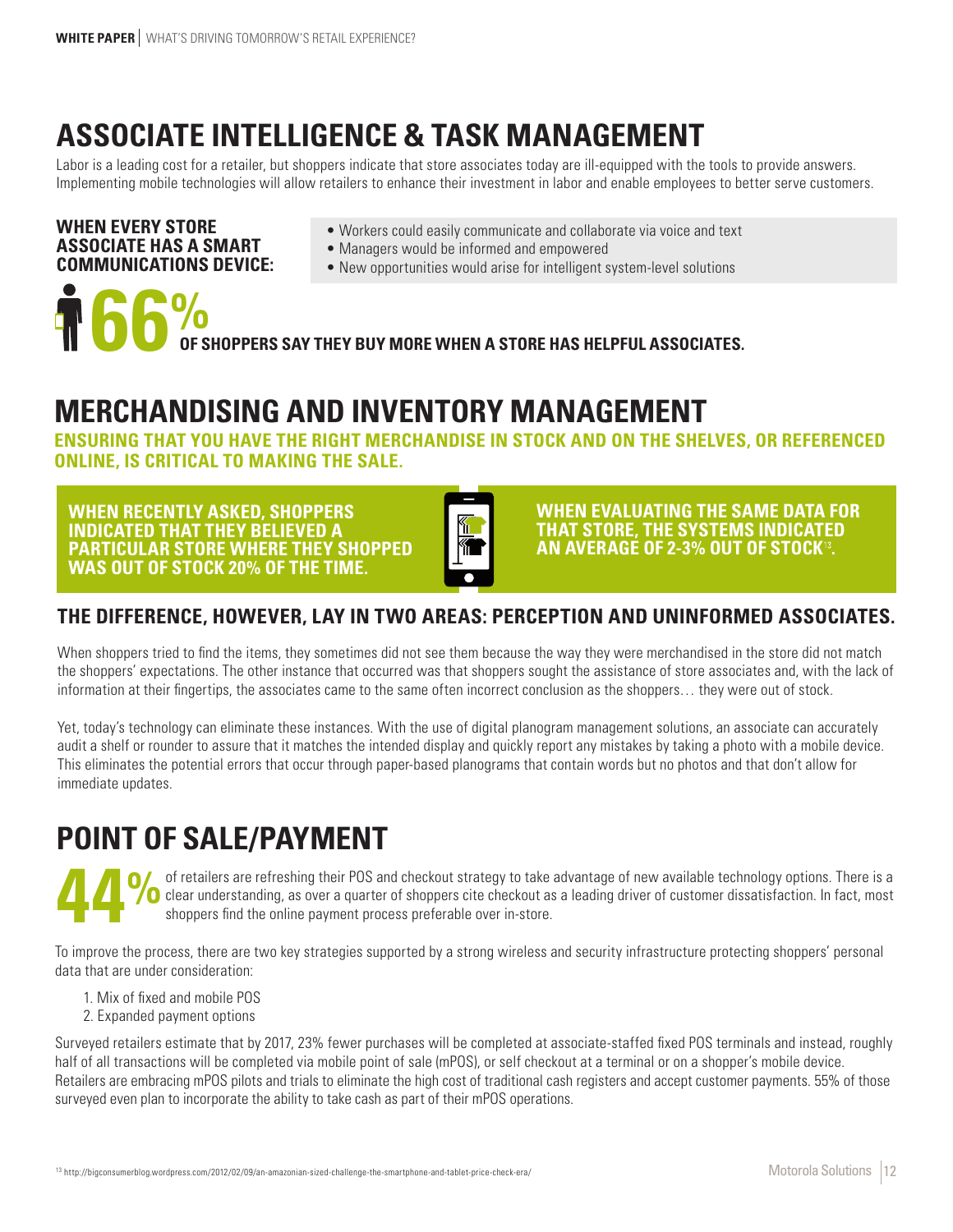### **DISTRIBUTION OPERATIONS AND SUPPLY CHAIN MANAGEMENT**

### **OVER THE LAST DECADE, THIS HAS BEEN THE LARGEST STRATEGIC INVESTMENT FOR BUSINESS IMPROVEMENT THROUGH EITHER INTERNAL INVESTMENT OR A MIX OF LOGISTICS BUSINESS PARTNERS.**

Previously, there were only a few ways that items could be purchased and fulfilled. You either bought items in the store and carried them home with you or you purchased from a catalog or phone and had an item shipped to you. Today, the choices are countless, when you combine online, mobile, catalog and in-store purchase options with multiple shipping points and receiving areas. Add on the heightened expectations of the time it takes to complete these fulfillment methods, and many of today's retailers are finding themselves with demands that exceed their current capabilities.

Yet, the use of mobile devices, barcode scanners and RFID technology in the proper way can ensure that retailers have the two most important things at their fingertips:

- 1. Accurate real-time visibility to all of the inventory throughout their entire supply chain
- 2. The ability to access and move the right merchandise to fulfill the order to the right place in the fastest way

### **MULTI-CHANNEL SCENARIOS**

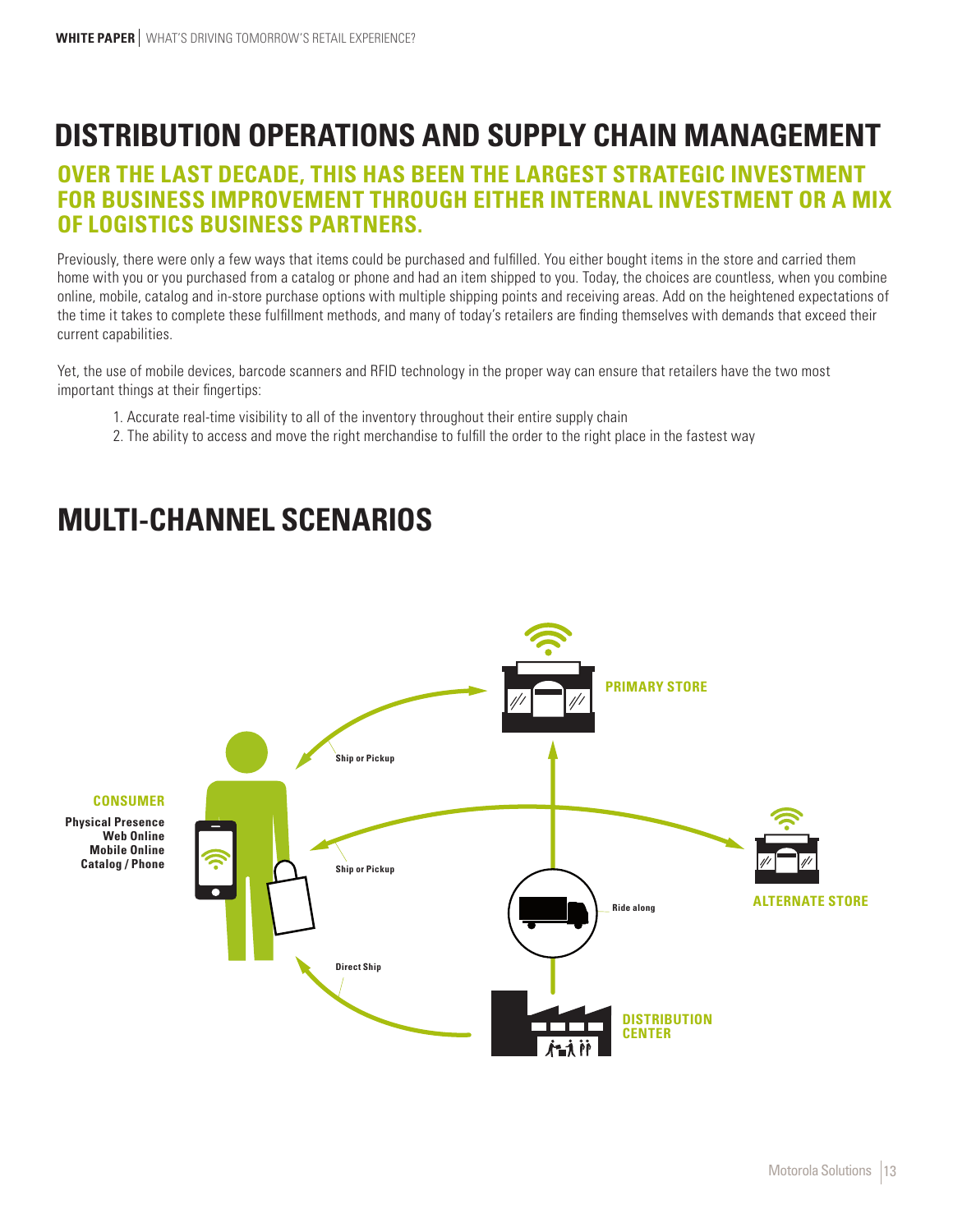Retailers are recognizing the need to modify the options they provide in purchasing and fulfilling items and are taking steps to modify their operations to meet shoppers' heightened expectations.

#### **PURCHASE AND OPTIONS**

| <b>BUY ON MOBILE, SHIP TO HOME</b>           | 2017<br>2012 | 59%<br>39%        |            |     |
|----------------------------------------------|--------------|-------------------|------------|-----|
| <b>BUY ONLINE, SHIP TO HOME</b>              | 2017<br>2012 |                   | 62%<br>69% |     |
| <b>BUY ON MOBILE, PICK UP IN-STORE</b>       | 2017<br>2012 | 58%<br>29%        |            |     |
| <b>BUY IN-STORE, TAKE HOME</b>               | 2017<br>2012 |                   | 66%        | 84% |
| <b>BUY ONLINE, PICK UP IN-STORE</b>          | 2017<br>2012 | 54%<br>50%        |            |     |
| <b>BUY IN-STORE, SHIP FROM STORE TO HOME</b> | 2017<br>2012 | 49%<br><b>41%</b> |            |     |

### **REASON FOR CHANGE**

### **RETAIL IS A SIMPLE PART OF CONSUMERS' EVERYDAY LIVES, BUT THE RETAIL ENVIRONMENT IS HIGHLY COMPLEX.**

History is strewn with retailers who at one time were leaders but now are out of business. The goal of a successful retail business centers on keeping customers happy through the right product mix, service and pricing, maintaining profits and controlling labor costs.

To succeed, retailers need to embrace the challenge of relationships by leveraging technology as a means to establish and maintain an omni-channel connection with shoppers and empower their associates to be better. The retail environment of the future goes beyond the store design and takes the complexity out of converged technology, allowing multiple systems to talk to one another and exchange only the important data needed to make intelligent, real-time decisions. With reduced complexity, and applications that are simple to deploy, manage and evolve, retailers can spend more time creating experiences that connect with shoppers and keep them coming back.